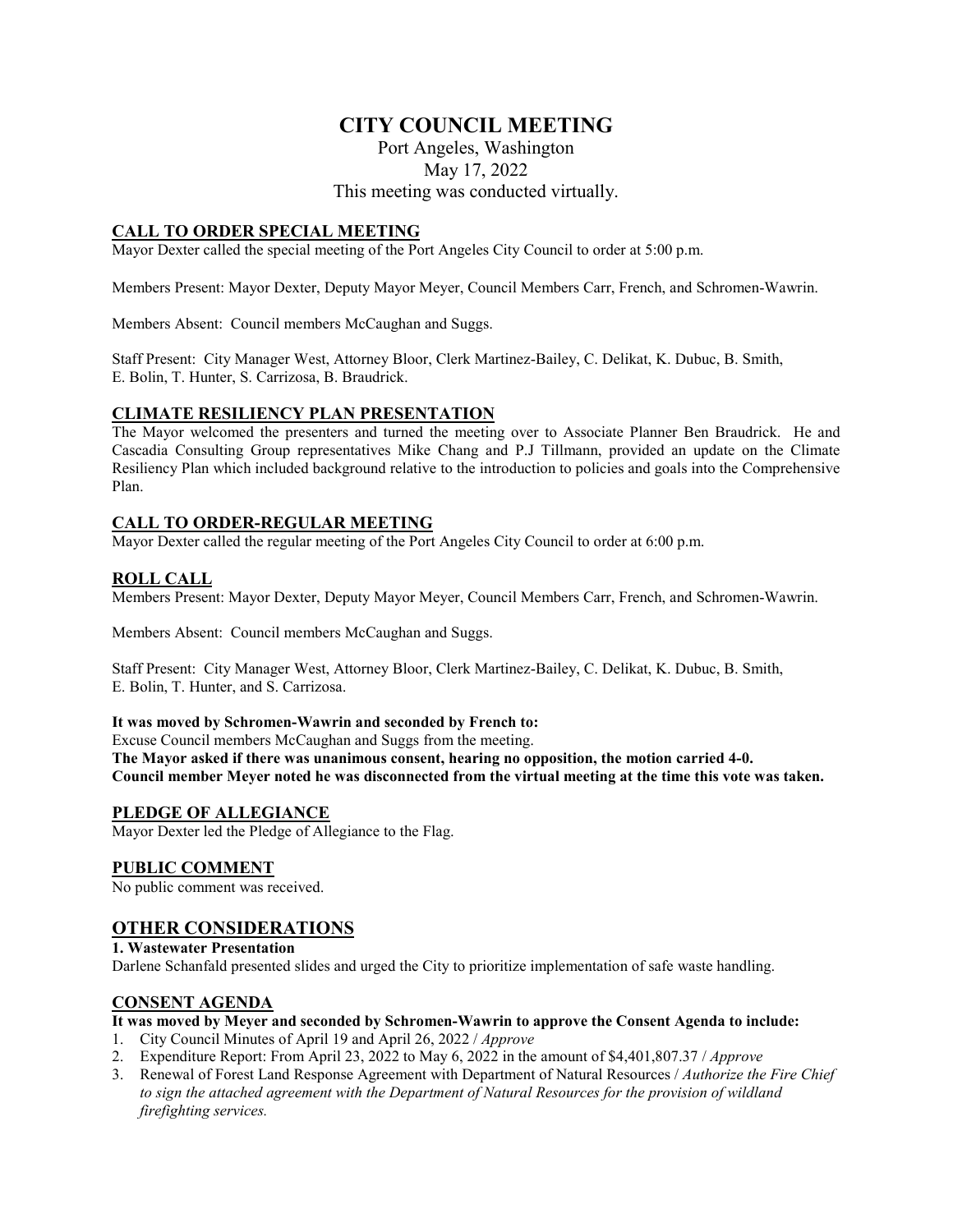- 4. Datamark Service Software Agreement / *Authorize the City Manager to sign the software service agreement with Datamark and make minor modifications as necessary*
- 5. Tyler Technology Software Amendment / *Authorize the City Manager to sign the software amendment with Tyler Technology, for "Tyler Data Collect", and allow the City Manager to make minor modifications as necessary*
- 6. GovQA Amendment / *Authorize the City Manager to sign and execute the contract with WebQA for the yearly budgeted amount of \$7,000, to include additional licenses for JLARC and redaction software and allow the City Manager to make minor modifications as necessary.* Council discussion followed.

**The Mayor asked if there was unanimous consent, hearing no opposition, the motion carried 5-0.**

## **ORDINANCES NOT REQUIRING COUNCIL PUBLIC HEARINGS**

## **1. Public Safety Advisory Board Ordinance Update**

City Attorney William Bloor provided background on the proposed ordinance amendment. On May 3, 2022, City Council discussed membership on the Public Safety Advisory Board. It was noted that the current ordinance, adopted by Council on September 15, 2020, as to the tribal representative provided: "Two positions, to the extent feasible, shall be for enrolled tribal members." This provision allowed a person who was not a tribal member to serve as a tribal representative on the Board. After discussion, Council voted 7-0 to direct staff to amend the ordinance to require that the tribal representative to the Board be an enrolled member of a tribe. The amended language to Chapter 2.26. Section 020 (F) Composition of Board is reflected in the attached amended ordinance.

Mayor Dexter conducted a first reading of the ordinance by title, entitled,

The Mayor read the ordinance by titled, entitled,

## **ORDINANCE NO. 3691**

AN ORDINANCE of the City of Port Angeles, Washington amending the Public Safety Advisory Board Chapter 2.26 of the Port Angeles Municipal Code.

### **It was moved by Meyer and seconded by Carr to:**

Waive the second reading and adopt the ordinance as read. **The Mayor asked if there was unanimous consent, hearing no opposition, the motion carried 5-0.**

## **OTHER CONSIDERATIONS CONTINUED**

## **2. Motion to Allow Hybrid and Virtual Meetings Under Specific Circumstances**

Attorney Bloor provided background on the agenda item and stated on March 24, 2022 ESHB 1329 became law adding the new law states that after declaration of an emergency by a local public agency, where the public agency has determined that a meeting of a governing body cannot be held with members of the public with "reasonable safety" because of the emergency, the public agency, among other things, may hold a remote meeting without a physical location, which is what the Council has been doing following the March 15 motion. Attorney Bloor added that in order to retain the county dashboard as the reference to guide when future meetings will be in-person, the Council should pass the suggested motion listed in the recommendation section of the memo in the packet which would incorporate language that conforms to state law.

### **It was moved by Schromen-Wawrin and seconded by Carr to:**

Move that the City will hold hybrid meetings when a meeting can be held with "reasonable safety." "Reasonable safety" means that the COVID-19 risk is Very Low or Low, per the dashboard located at ttps://www.clallam.net/coronavirus/ at the time the meeting agenda is advertised; and

That the City will hold virtual meetings when a meeting cannot be held with "reasonable safety." "Without reasonable safety" means that the COVID-19 risk is Moderate or High, per the dashboard located at https://www.clallam.net/coronavirus/ , at the time the meeting agenda is advertised; and